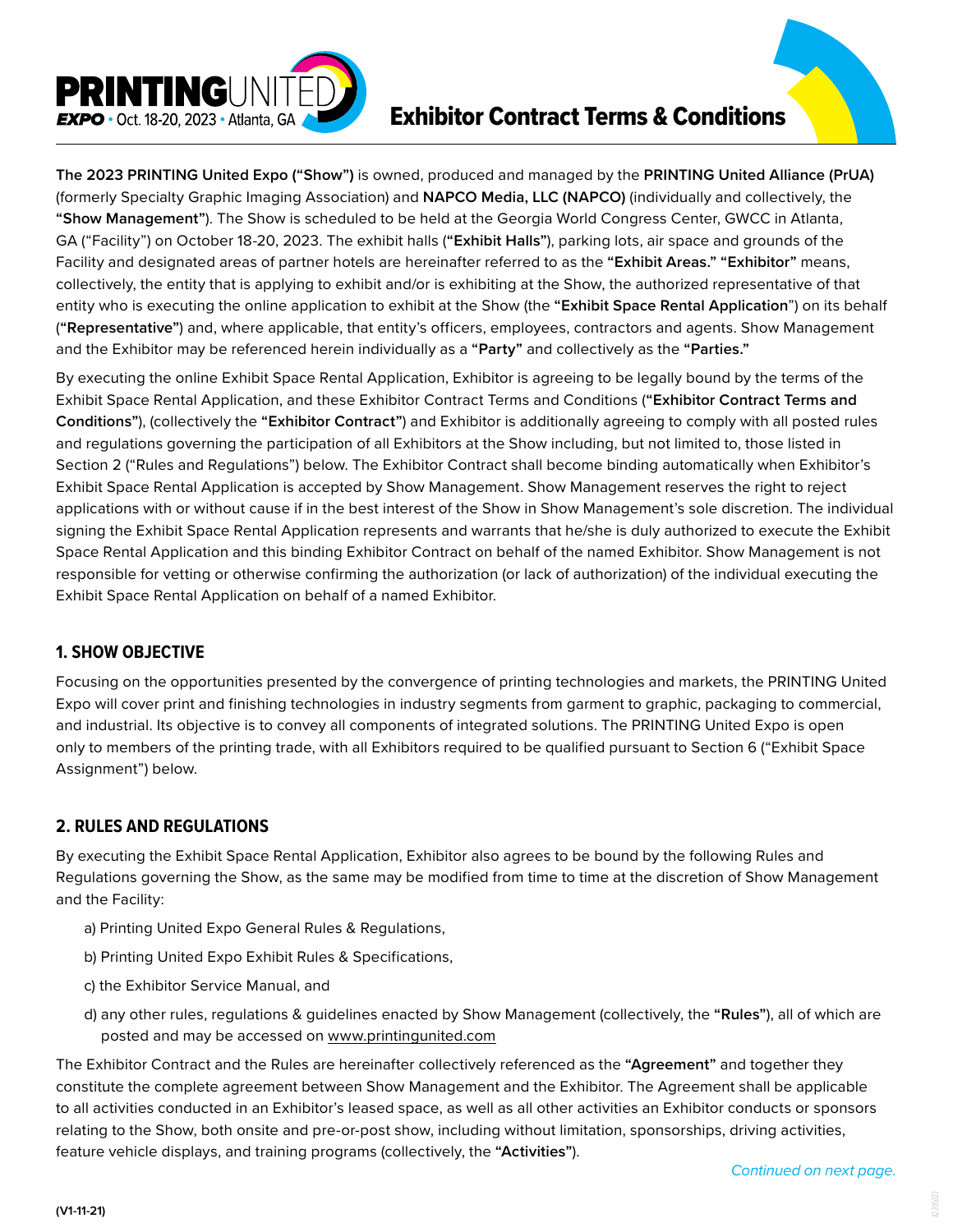

Show Management or the Facility may adopt or amend the Rules governing the Show at any time in their sole discretion if they determine it is in the best interests of the Show or the Facility. Such rules and regulations, including those found on Show Management's website and in the Exhibitor Service Manual, are an integral part of this Agreement and are incorporated herein by reference. "Written" and "in writing" shall include the contents of email communications. Failure to comply with the Rules may result in an Exhibitor's removal from the Show at Show Management's discretion.

# **3. AMERICANS WITH DISABILITIES ACT (ADA)**

All exhibiting companies are required to abide by the Americans with Disabilities Act (ADA). Information concerning ADA compliance is accessible from the U.S. Department of Justice ADA Information Line 800-514-0301 and from the ADA website. If you are in need of a motorized scooter, interpreter or other assistance, please email register@printingunited.com.

# **4. ANIMALS/ SERVICE ANIMALS**

Under the ADA's guidelines, the meaning of "service animal" is restricted to a dog that is individually trained to do work or perform duties for an individual with a disability. The task(s) performed by the dog must be directly associated with the person's disability. Under the ADA, "comfort," "therapy," or "emotional support" animals do not meet the definition of a service animal. Service animals are always welcome. Refer to the American Disabilities Act (ADA) for the definition of a service animal. It is the animal owner's obligation to clean up after the animal while on Facility property.

# **5. ELIGIBILITY**

Show Management reserves the right to determine eligibility of Exhibitor for inclusion in the Show prior to, or after, submission of the Exhibit Space Rental Application. Show Management will determine the appropriateness of products to be exhibited by their distinctive characteristics or performance capability. Show Management also reserves the right to prohibit display or advertisement of products at any time if display or advertisement of such products would not meet Show objectives or would cause Exhibitor to be in violation of this Exhibitor Contract or the Rules.

# **6. EXHIBIT SPACE ASSIGNMENT**

Upon acceptance by Show Management, Exhibitor will be assigned specific exhibit space (the "Assigned Exhibit Space") in accordance with the procedures established by Show Management. Exhibitor will not be assigned space until the Exhibitor has been qualified and the Exhibitor Contract has been signed and received. The Assigned Exhibit Space is for the period of this Show only and does not imply that same or similar space will be held or offered for future shows. Show Management reserves the right to modify or relocate Exhibitor's Assigned Exhibit Space at any time if in the best interests of the Show. Show Management also, to optimize the experience of the attendees and exhibitors and to provide for diversity of booth size in desired locations, reserves the right to limit certain booth sizes and configurations in areas designated by Show Management (e.g. grouped inline booths to form a single booth). Designations and limitations are at the discretion of Show Management in order to act in the best interest of the Show.

Exhibitor acknowledges that this Exhibitor Contract, including its cancellation provisions, will remain effective even if Show Management exercises its right to modify or relocate Exhibitor's Assigned Exhibit Space. Only current Exhibitors are eligible for the following year's priority exhibit space selection in advance of the next year's event.

Show Management will make every effort to ensure all products and services are directly related to the printing industry. Show Management reserves the right to deny exhibit contracts for products/services that do not relate to the industry.

Multiple exhibit space reservations will be up to the discretion of Show Management to allow.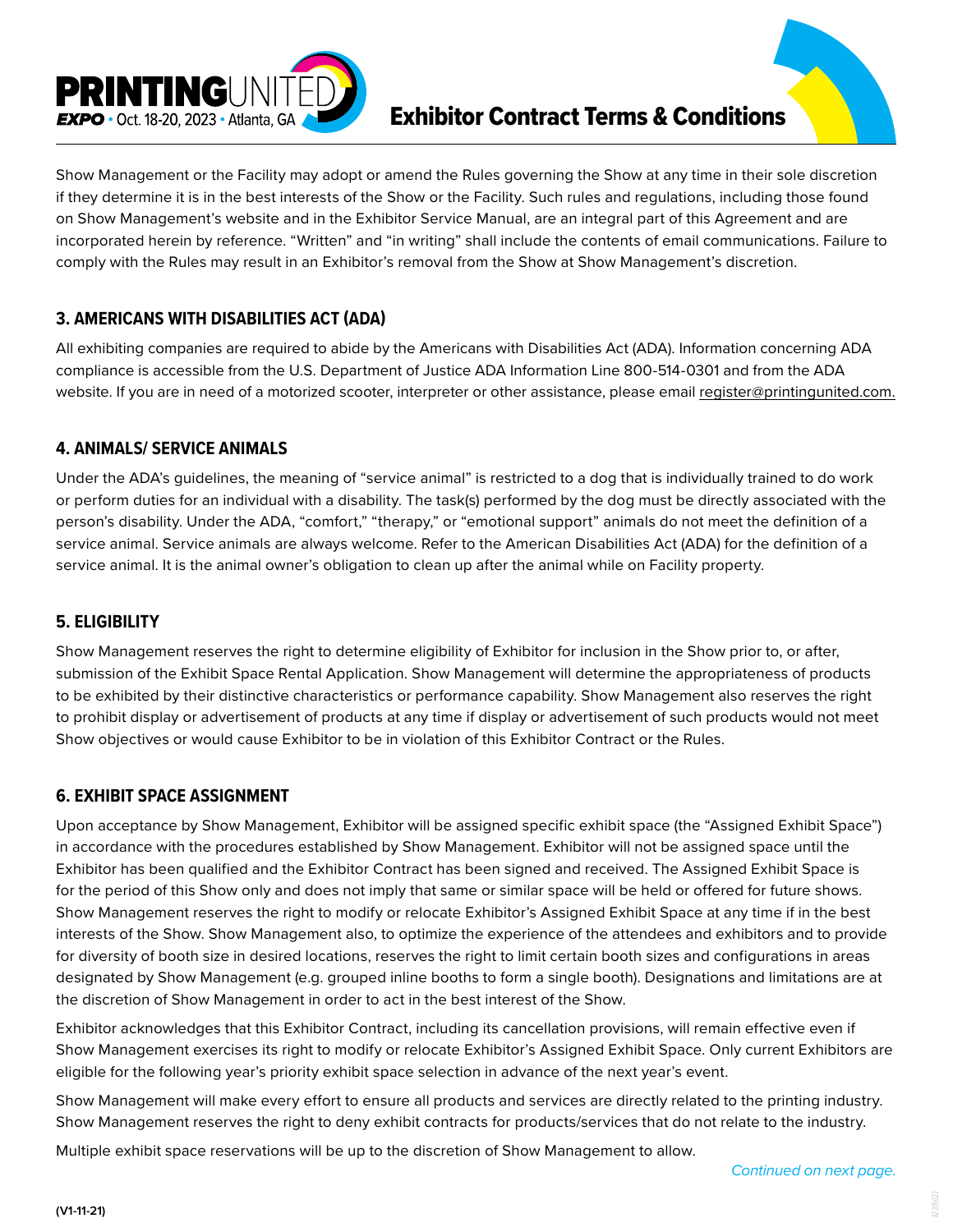

# **7. EXCLUSIVE SERVICES**

Show Management and each Facility have designated official contractors to perform certain services for Exhibitor (those services, as listed in the Exhibitor Service Manual, "Exclusive Services / Official Service Providers"). Exhibitor shall not use any other contractors to perform Exclusive Services. Show Management will not be held responsible for any lost monies for failure to comply with Exclusive Services.

# **8. EXHIBITOR LIABILITY AND OTHER INSURANCE REQUIREMENTS**

Exhibitors are required to carry general liability insurance, in the amounts indicated in the Exhibitor Service Manual on the Sample Insurance Certificate, which must be obtained at the Exhibitor's expense. All Exhibitors must submit a copy of your insurance to Rainprotection Insurance before the first day of move-in. Additionally, please make sure you bring a copy of your general liability insurance to keep in your Assigned Exhibit Space. Please note that Exhibitor liability insurance is separate from **Exhibitor Appointed Contractor (EAC)** insurance which also needs to be submitted pre-Show. Coverage requirements are outlined below.

Be sure all of your merchandise, display equipment and materials are fully covered against fire, theft and all hazards while in transit to and from your space and for the duration of the Show. After materials are released by the freight line, the line is not responsible for condition, count or contents, until such time when the materials are again picked up for removal after the close of the Show. All orders received by **Shepard Exposition Services** (the **Show General Contractor**) prior to removal of materials are subject to final count and correction made at time of actual removal. The handling of loose exhibit materials or those inadequately packed will be done at Exhibitor's risk. Neither the Show General Contractor, Show Management, nor the Facility is responsible for damages to such materials, nor will any of the above be responsible for concealed damages of material arriving and departing in cases, crates, cartons, packages, etc. All materials arriving at the warehouse must arrive prepaid, and actual weights must appear on Bills of Lading. Exhibitors are responsible for their individual exhibits during hours when the Exhibit Halls are open. Show Management will have security guards on duty and will make reasonable efforts to safeguard the property of all Exhibitors; however, neither Show Management, the Show General Contractor, nor the Facility assumes any liability for loss, and Exhibitors are requested to take normal precautions at all times. Exhibitors can hire security guards for their Assigned Exhibit Space through the Exhibitor Service Manual. The Show Security vendor is considered an exclusive service. Exhibitors should check the Exhibitor Service Manual for ordering details.

Exhibitor's insurance must be maintained throughout the term of the Exhibitor Contract and must cover against claims for bodily injury, death and property damage occurring in or upon or resulting from the use of the Facility or the Exhibit Areas. Such insurance shall include contractual liability and product liability coverage, with combined single limits of liability. Such insurance shall name PRINTING United, the PRINTING United Expo, PRINTING United Alliance, NAPCO Media, Georgia World Congress Center (GWCC) and Shepard Exposition Services as additional insureds. Workers Compensation and Occupational Disease Insurance shall be in full compliance with all federal and state laws, covering all the Exhibitor's employees engaged in the performance of any work for and/or by the Exhibitor. All property of the Exhibitor is understood to remain under its custody and control in transit to and from the confines of the Exhibit Halls and during the Show. Exhibitors should be able to add the required insurance coverage to an existing insurance policy. The coverage should also include move-in and move-out dates. Please contact your insurance company directly. A sample policy outlining coverage amounts is available in the Exhibitor Service Manual, or in advance upon request.

Neither PRINTING United, PRINTING United Expo, PRINTING United Alliance, NAPCO Media, Georgia World Congress Center (GWCC), Shepard Exposition Services, or any other contracted vendors of the Show or their agents or employees shall be responsible for any loss, theft, or damage to the property of the Exhibitor or its employees or representatives, nor shall they be liable for damage or injury to persons or property during the term of this Agreement from any cause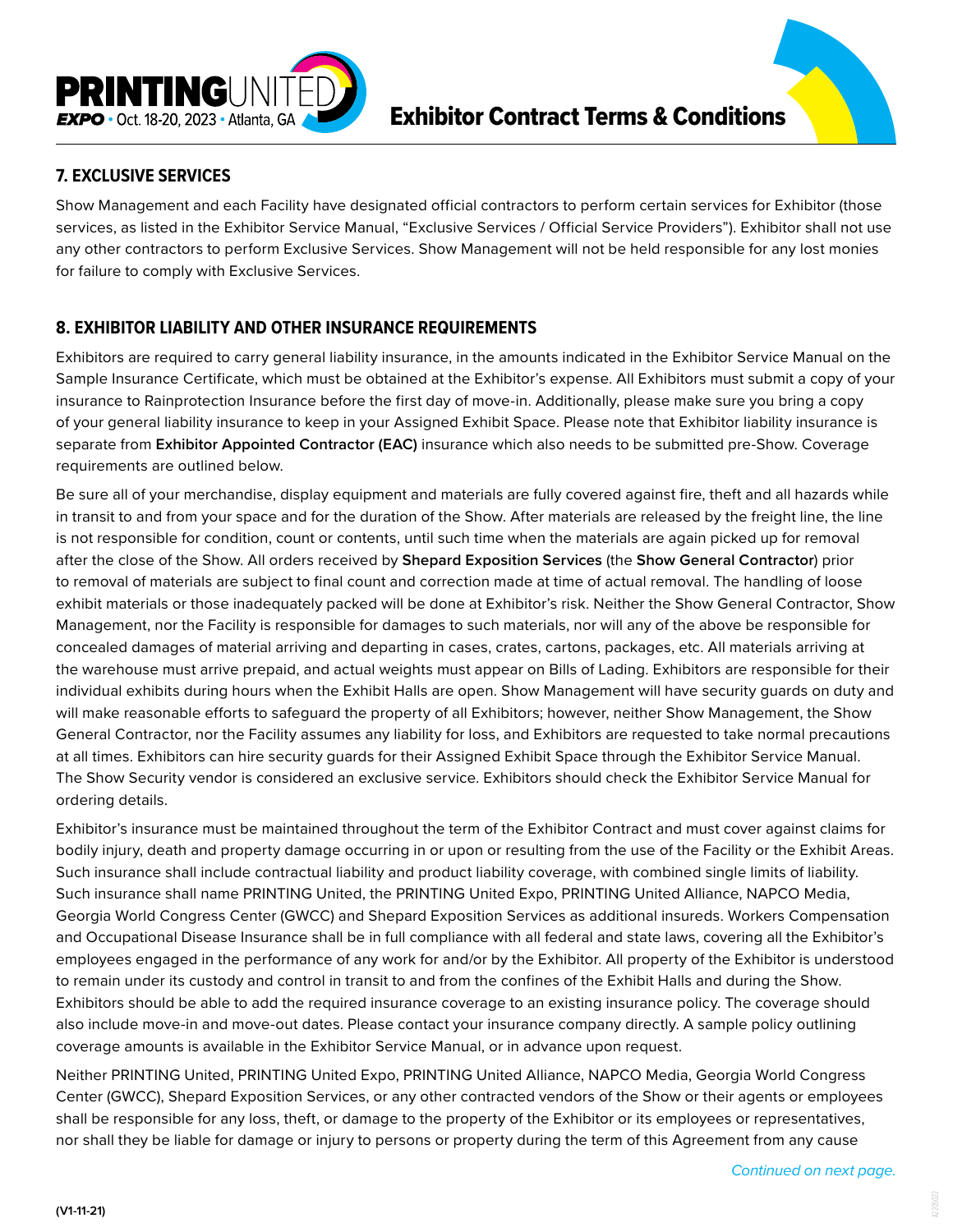

# Exhibitor Contract Terms & Conditions

whatsoever by reason of the use or occupancy of the Assigned Exhibit Space or the Exhibit Areas by the Exhibitor, and the Exhibitor shall indemnify and hold harmless the aforementioned parties from all liability which might arise from any cause whatsoever. If the Exhibitor's materials fail to arrive, the Exhibitor is nevertheless responsible for all amounts due. The Exhibitor understands that none of the organizers or sponsors of the Show (including, but not limited to, Show Management and Show General Contractor), maintain insurance covering the Exhibitor's property, and it is the sole responsibility of the Exhibitor to obtain such insurance.

The Exhibitor Service Manual may contain additional insurance requirements. Evidence of insurance meeting the requirements of this section must be furnished to Show Management upon request and must be available at the Facility durIng the Event. Exhibitor acknowledges that the requirements of this section in no way limit the liability of Exhibitor.

# **9. ASSIGNED EXHIBIT SPACE OPERATION**

Exhibitors can purchase exhibit space in 10-foot increments. Exhibitors may have the opportunity to purchase additional space such as aisle space if needed. Main Aisles will always remain in control of Show Management and will not be sold. The aisles and other exhibit spaces in the Show not leased to Exhibitors shall be under the control of Show Management. Show Management controls the hours during which the Show is open and when Exhibitors can access the Exhibit Halls. Exhibitors must comply with the hours set by Show Management during which the Show is open.

Exhibitor shall install and occupy its Assigned Exhibit Space in accordance with the Rules and timeline specified in the Exhibitor Service Manual. Items within the Assigned Exhibit Space that will be a part of conducting business and visible to attendees (the **Exhibit Space Display Materials**) must be designed and operated in a professional manner that respects the rights of other Exhibitors and attendees, complies with the applicable provisions of the Americans with Disabilities Act and similar regulations and does not conflict with reasonable standards of decorum. All Exhibit Space Display Materials and demonstrations must be confined within Exhibitor's Assigned Exhibit Space and must not interfere with aisle traffic at any time. Direct selling at the Facility is strictly prohibited. Exhibitor shall obtain the written permission of Show Management and Facility before performing any activity that may conflict with Facility's insurance policy. Exhibitor shall not distribute any advertising or promotional materials at the Show, except from Exhibitor's Assigned Exhibit Space or with the written consent of Show Management or paid sponsorship. Exhibitor shall obtain any necessary rights prior to playing, performing, or displaying any work protected by copyright, trademark or any other intellectual property right.

# **10. BADGE REGISTRATION**

Show Management will define the "Official Hours," during which all individuals attending the Show must be registered and in possession of a valid Show badge. Upon full payment of all fees due under this Exhibitor Contract, Exhibitor will receive an allotment of complimentary registrations as specified by Show Management. Complimentary registrations may be used to register Exhibitor's officers, employees, contractors, agents or guests. Additional registrations may be purchased at a fee determined by Show Management. Exhibitor badges, expo advertising, listings in the Online Directory, etc., must carry only the name of the Exhibitor as shown on the Exhibitor Contract.

# **11. CANCELLATION OR REDUCTION OF ASSIGNED EXHIBIT SPACE**

Requests from Exhibitor to cancel or reduce Exhibitor's Assigned Exhibit Space must be submitted in writing. The parties acknowledge that the actual damages likely to result from Exhibitor's cancellation or space reduction are difficult to estimate on the date of this Exhibitor Contract and would be difficult for Show Management to prove. Therefore, the parties intend that Exhibitor will remain liable for the cancelation and space reduction fees as outlined below, depending on date of cancelation or reduction, as liquidated and agreed upon damages, and not as a penalty.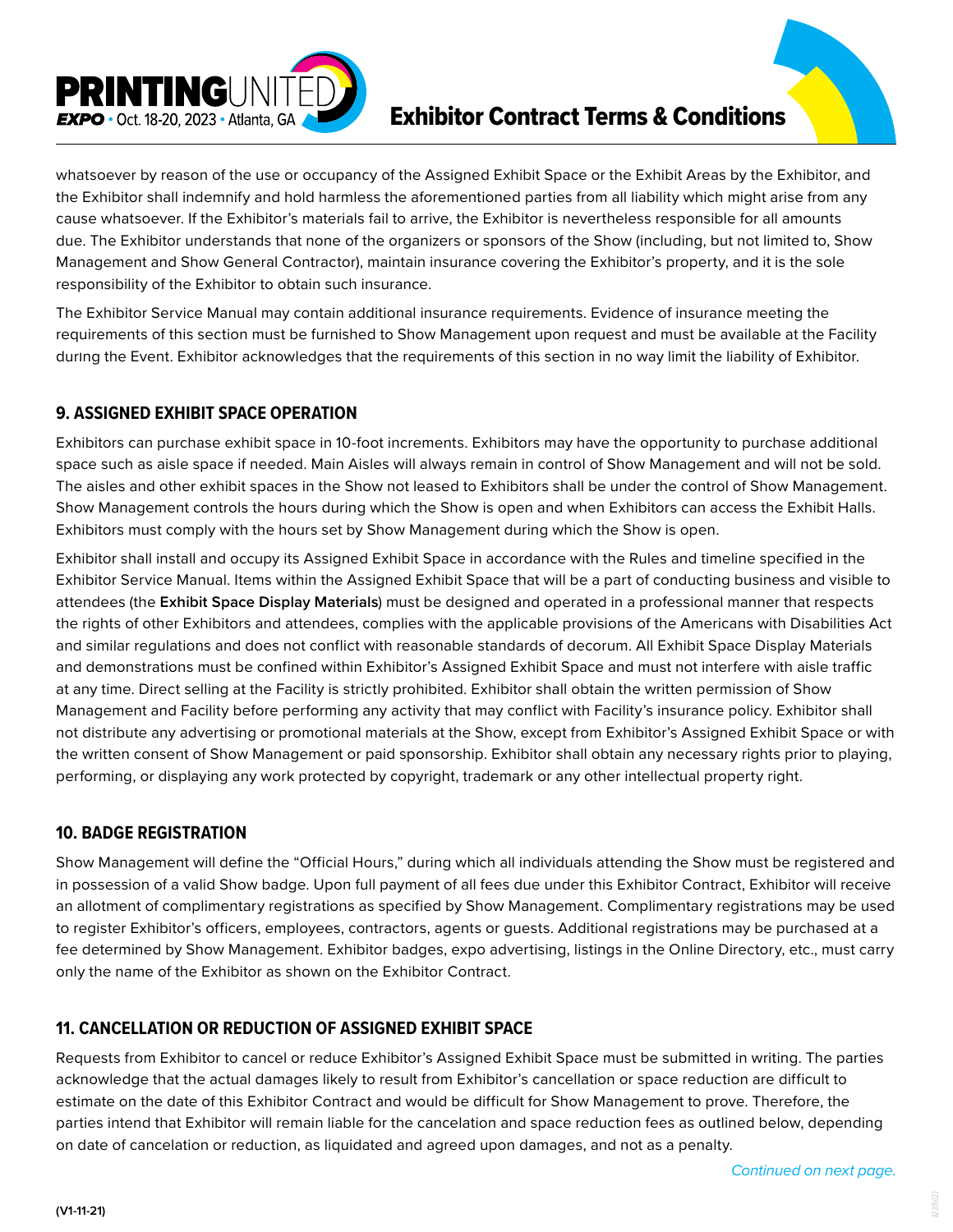

Cancellation fees are set forth in the table below. Assigned Exhibit Space reduction fees will be calculated based on the amount of square footage being released using the following formula:

- X square feet reduction in space times the per square foot price tier of the space being released =  $Y$
- \$Y times the % cancellation fee (based upon date from table below) = \$Z would be the reduction fee

| Prior to Dec. 16, 2022        | No Fee                    |
|-------------------------------|---------------------------|
| Dec. 17, 2022 - April 3, 2023 | 25% of total space price  |
| April 4, 2023 - July 1, 2023  | 50% of total space price  |
| After July 1, 2023            | 100% of total space price |

## **12. CANCELLATION OF SHOW**

If Show Management cancels the Show due to circumstances beyond its reasonable control, then it shall refund to Exhibitor the amounts paid under this Exhibitor Contract, minus a share of the costs incurred by Show Management, in full satisfaction of liabilities to Exhibitor. If Show Management cancels the Show for any other reason, then Show Management shall refund to Exhibitor the amounts paid under this Exhibitor Contract, in full satisfaction of liabilities to Exhibitor. No cancellation will be deemed to have occurred, and no refund will be due to Exhibitor, if Show Management reschedules the Show for dates within one week of the originally scheduled dates or selects a different exhibit facility within the same metropolitan area.

## **13. COMPLIANCE WITH LAWS; FACILITY REGULATIONS**

Exhibitor shall comply with all federal, state, and local laws and all rules and regulations governing each Facility and the Exhibit Areas, including any union labor work rules and fire and safety regulations. Exhibitor shall obtain all permits and approvals required to exhibit at the Show and is responsible for all taxes related to its activities at the Show. The Exhibitor will not do or permit to be done in, upon or about the Assigned Exhibit Space, the Facility or the Exhibit Areas, or bring or keep anything therein, which will in any way conflict with the regulations of the fire, police, or health department or with the rules, regulations, by-laws or ordinances of any governmental authority having jurisdiction over the premises or the business conducted therein.

## **14. COPYRIGHTS, TRADEMARKS AND ALL OTHER INTELLECTUAL PROPERTY (Music, Photographs, Performances, Literary and Artistic Works, Names, Logos, Software, etc.) - WARRANTY AND INDEMNIFICATION**

Exhibitor warrants that in the performance of this Agreement it will not infringe any intellectual property rights, including, but not limited to, trademarks, copyrights, patents, trade secrets, right to privacy and right to publicity rights, nor any other right of any person. Exhibitor warrants and represents that no music, literary or artistic work or other property protected by copyright, nor the name of any performing artist or group or any other property protected by trademark, nor any other intellectual property not owed by Exhibitor will be performed (live or recorded), reproduced or used incident to the Exhibitor's participation in the Show, unless the Exhibitor has obtained written permission from the copyright or trademark or intellectual property owner or applicable performing rights organization (BMI, ASCAP or SESAC, etc.) and that Exhibitor will not infringe upon any statutory, common law or other rights of the owners of such material. Exhibitor acknowledges that it acts under this Agreement as an independent contractor, charged with the responsibility, in its sole discretion, for selection, performance, reproduction and use of any musical, literary and artistic works in its Assigned Exhibit Space as it deems appropriate, and that it will maintain strict compliance with all laws respecting copyrights, trademarks and all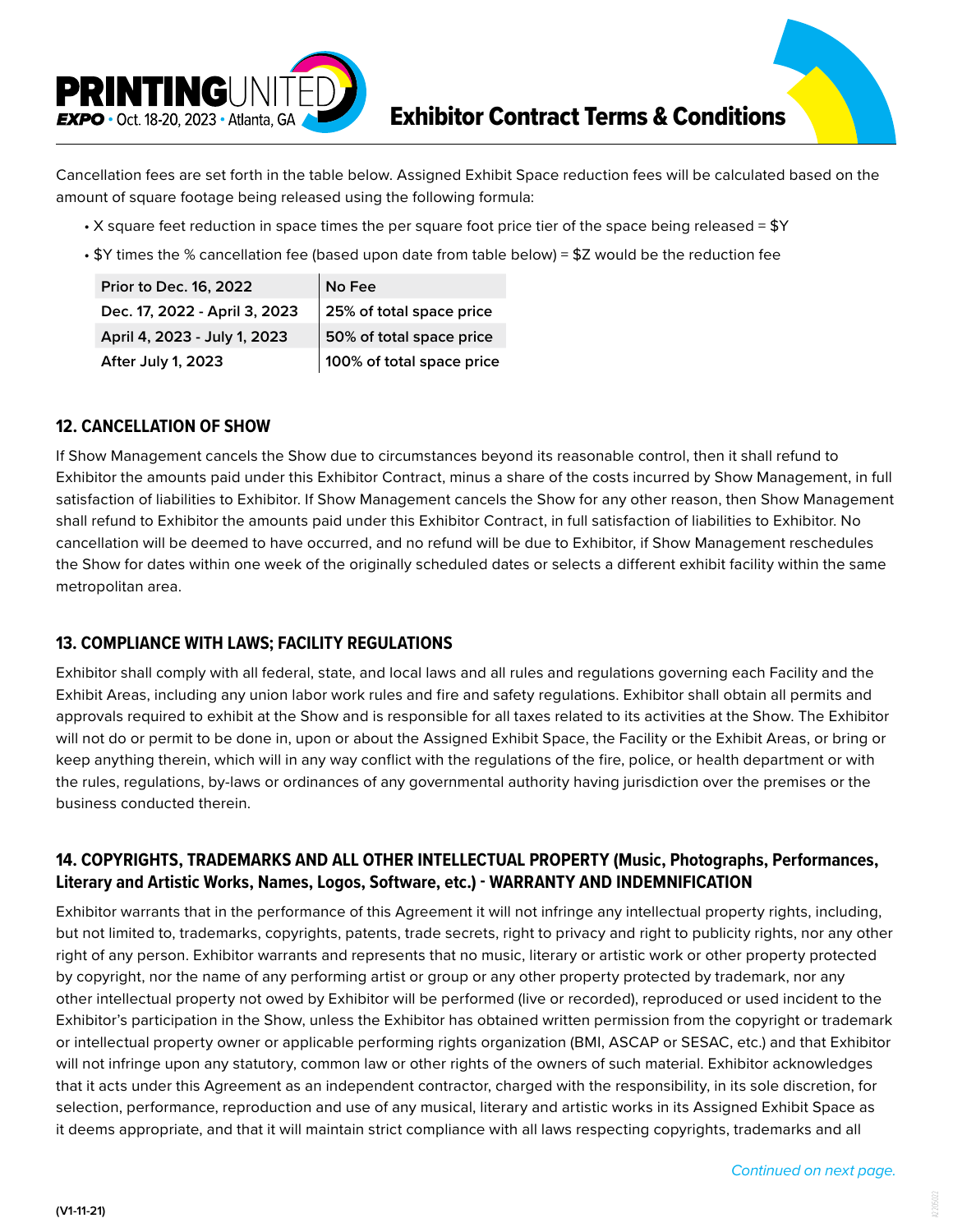

# Exhibitor Contract Terms & Conditions

other intellectual property. Exhibitor agrees to indemnify, save and hold harmless Printing United, the PRINTING United Expo, the Show General Contractor, Show Management and the Facility and their parent and subsidiary companies, shareholders, directors, officers, agents, employees, contractors and servants from and against all claims, costs and expenses, including legal fees, demands, actions and liabilities of every kind and character whatsoever with respect to copyright and trademark rights, royalties and any other fees due or incurred by reason of Exhibitor's performance, reproduction or use (live or recorded) of any musical, literary or artistic works or any other property protected by copyright or the name of any performing artist or group or any other property protected by trademark, or the use of any other intellectual property not owned by Exhibitor in Exhibitor's Assigned Exhibit Space.

Show Management respects the ownership rights of all creators of intellectual property. We encourage you to protect your rights by using every tool available through the U.S. legal system for the protection of your IP rights, including the registration of your trademarks and copyrights. Show Management cannot be the arbiter of IP disputes between Exhibitors. If you believe that an Exhibitor is infringing upon your IP rights, we encourage you to retain counsel and use the U.S. legal system to prove your case and achieve the termination of any and all infringement of your IP ownership rights through the courts.

#### **CONSENT TO RECORD & DISTRIBUTE YOUR AUDIO, IMAGES & VIDEO**

Exhibitors and attendees understand that PRINTING United and its authorized representatives or those registered for PRINTING United as members of the trade press, may conduct interviews and may take photographs and/or video and may also stream the various aspects and activities of the PRINTING United Expo for both archival and promotional purposes.

All attendees, by attending the PRINTING United Expo, including, but not limited to, Exhibitors, Sponsors, and contractors, hereby grant Show Management and its authorized representatives, the right and permission, without notification or compensation, to use your name, likeness, biographical information, voice, audio clips, the content of any interview, image, digital image and/or photograph or video, and any other recording of you of any nature or type, and any other indicia of persona ("Persona") created, taken or recorded in association with the Show, or to refrain from doing so, in any manner or media whether existing now or hereafter developed (including without limitation the World Wide Web and the internet), worldwide, for trade, advertising and/or promotional purposes. Show and/or Exhibitor photos and recordings cannot be copied, altered, sold, exhibited, or further distributed without prior written consent from PRINTING United.

Show Management retains the right to revoke consent at any time for any reason.

Show Management retains the right to use an Exhibitor's name, logo, trade name, etc. in any and all promotional materials.

### **15. INDEMNIFICATION; ASSUMPTION OF RISK**

Exhibitor shall indemnify, save and hold harmless PRINTING United, the PRINTING United Expo, the Show General Contractor, Show Management and the Facility, and their parent and subsidiary companies, shareholders, officers, employees, agents and contractors, against all losses, damages, claims, demands, actions, penalties, judgments and liabilities (including court costs and reasonable attorneys' fees) that arise from any acts or omissions of Exhibitor or any of Exhibitor's EACs related to the Show, including, without limitation, any activities they may be conducting at the Show, or from any breach by Exhibitor of any term of this Agreement. Exhibitor assumes full responsibility for any risk of bodily injury, death or property damage or loss arising out of or related to Exhibitor's participation at the Show, whether caused by negligence, intentional act or otherwise. The Parties intend that this indemnification and assumption of risk be construed as broadly as permitted by law.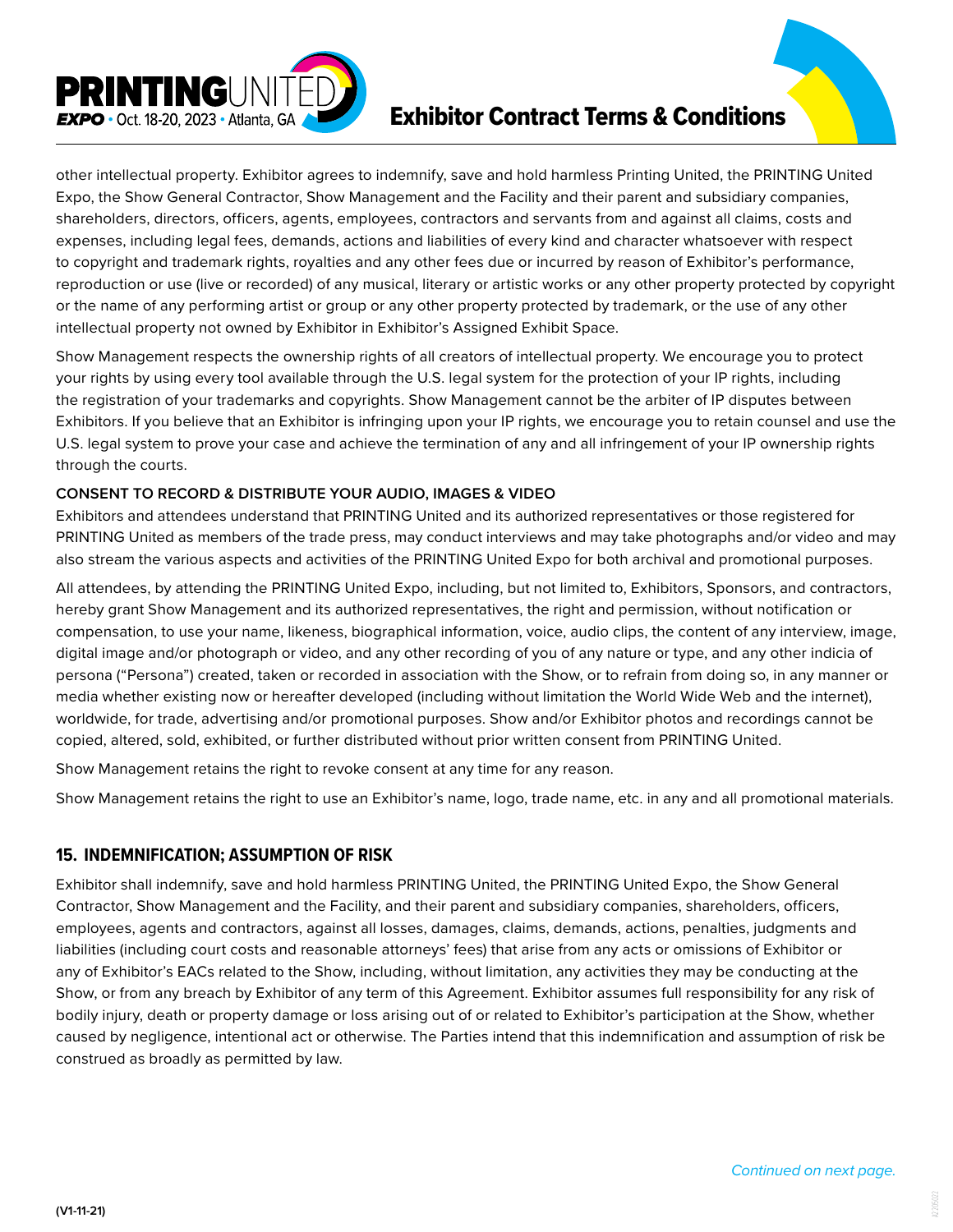

## **16. MEMBERSHIP; ELIGIBILITY**

Exhibitor shall maintain membership with PRINTING United Alliance (formerly Specialty Graphic Imaging Association) during the entire period from application through the Show. PRINTING United Alliance is pleased to offer several different types and levels of membership to you, your company, or both. Exhibitor shall only exhibit or promote products or services that pertain to the business printing industry. Likewise, the Exhibitor's PrUA membership must be in the same name as shown on the Exhibitor Contract. Membership dues are non-refundable.

## **17. PAYMENT POLICY**

The first 10% of the Assigned Exhibit Space price will be due at signing. The next 40% (total amount paid should equal 50% including the 10% deposit) will be due on or before Jan. 16, 2023. The final 50% payment will be due on or before June 12, 2023. The total Assigned Exhibit Space fee must be enclosed with any contract executed on or after June 12, 2023.

Due to PCI Compliance, Show Management does not store credit card or bank information, thus, we do not auto charge your account on the dates outlined above. While Show Management does not automatically charge or process payments on a payment plan, exhibitors are able to make payments in smaller amounts provided they hit the target deadlines outlined above on their Exhibitor dashboard through our vendor Map Your Show. Please note that we cannot refund the 3% (or any other) convenience fee for any payments made via credit card.

Show management reserves the right to cancel any Assigned Exhibit Space of any Exhibitor that is delinquent on payments.

### **18. PUBLICITY**

Show Management may list Exhibitor's name, trade names, logo(s), product names and Representative's name and contact details in promotional materials. Show Management may photograph or otherwise record Exhibitor's space, exhibit display and personnel and use such photographs or recordings for any purpose. Exhibitor acknowledges that Show Management and its partners may photograph or otherwise record any person who attends the Show and, without any further notification, may use such photographs or recordings for any purpose.

#### **19. SHARING; ASSIGNMENT**

Exhibitor shall not assign, share, or sublet its Assigned Exhibit Space without the written consent of Show Management. Show Management may allow Exhibitor to share its space with another entity (a "Co-Exhibitor") if: (1) Co-Exhibitor meets any requirements of Show Management, including those regarding membership and minimum space requirements; (2) Exhibitor and Co-Exhibitor each complete any required forms and pay the applicable fee; and (3) Exhibitor and Co-Exhibitor have an established business relationship. Interested parties should request further information from Show Management. Co-exhibitors are not eligible to participate in the early priority exhibit sales event for the following year in advance of the Show. To be eligible for participation in the priority exhibit sales event in advance of the next show, an Exhibitor would need to have their own exhibit space.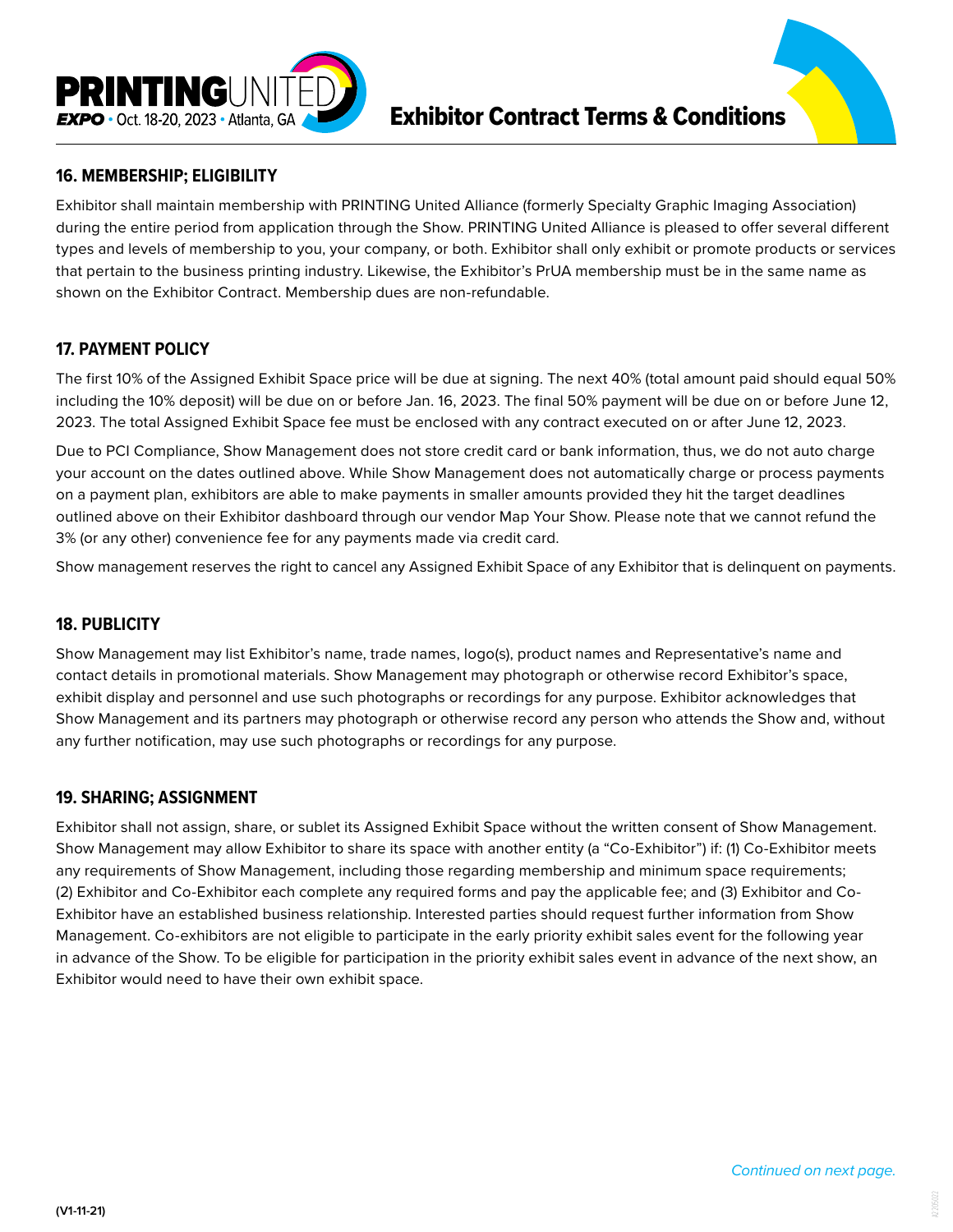

## **20. SOLICITORS**

Exhibits in any location other than an Exhibitor's Assigned Exhibit Space, such as hotel room exhibits, etc. are not permitted. Soliciting of business will be permitted by Exhibitors only. Distribution of advertising matter, soliciting of orders or any conference in the interest of business by representatives of firms not a part of the Show is strictly forbidden. Advertising and sales promotion materials may be distributed only from your Assigned Exhibit Space at the Facility. No material may be placed on session seats, attached to walls, ceilings, woodwork, etc. of the Facility, or left at the convention registration desk or in public places within the Facility or in the Exhibit Areas. Advertising materials, banners, blimps, hot-air balloons, vehicles carrying corporate identity or convention-related messages, etc. will not be permitted on or near the exterior of the Facility without the prior written permission of Show Management. Robots, clowns, and similar are permitted but their use is confined to the Exhibitor's Assigned Exhibit Space. Helium balloons/blimps are not permitted in any Assigned Exhibit Space.

## **21. SUITCASING / OUTBOARDING POLICY**

Suitcasing/Outboarding ("Suitcase" or "Suitcasing") is a parasitic business practice in which unethical companies will gain access to the Show by obtaining some type of event credential (attendee badge, expo-only badge, etc.) and then solicit business in the aisles or other public spaces used for the Show. Exhibitors aiding or assisting Suitcasing by permitting unauthorized companies or individuals to use their Assigned Exhibit Space, will also be deemed to be Suitcasing, and will expose themselves to the possibility of losing their Assigned Exhibit Space and the closure of their exhibit.

Companies who Suitcase cause inconvenience to attendees and hurt the overall industry. Suitcasing also violates Show policy and the [International Association of Exhibitions and Events \(IAEE\) guidelines](https://www.iaee.com/wp-content/uploads/2018/06/Outboarding-Policy-Statement.pdf).

Show Management's objective is to do everything legally possible to protect Exhibitors from Suitcasing. This Suitcasing policy must be observed at all times. Violation may result in any or all of the following actions at the discretion of Show Management.

#### **If an Exhibitor permits a company or individual to Suitcase in their Assigned Exhibit Space:**

**•** Closure of your exhibit space, Loss of participation in the priority exhibit selection event, and/or Exclusion from future shows.

#### **If a company or person is Suitcasing in any other manner:**

- Removal from the Exhibit Halls and Facility and Exhibit Areas and/or being banned from future shows.
- Suitcasing rules and regulations pertain to the Exhibit Halls, Show public areas, the Facility and official Show hotels.

#### **To reduce your chances of being accused of Suitcasing:**

- Do not enter or loiter around the exhibit space of the other party.
- Do not harass or antagonize the other party.
- Do not remove anything from any Exhibitor's Assigned Exhibit Space.
- Do not register or give a badge to anyone not qualified to be in the Show.
- Do not take pictures or hire outside photographers. Due to intellectual property laws, photography of any kind other than by Show Management is strictly forbidden in the Exhibit Halls.

Show Management has created a Suitcasing Prevention Policy Team (the "Team") that will be available from the start of the Show to the conclusion of the Show and which will respond to all complaints regarding Suitcasing. The Team will be trained on what to look for and the appropriate factors to determine if there is an issue. The Team will review each complaint off the Exhibit Hall floor and take appropriate action, including removal from the Exhibit Hall.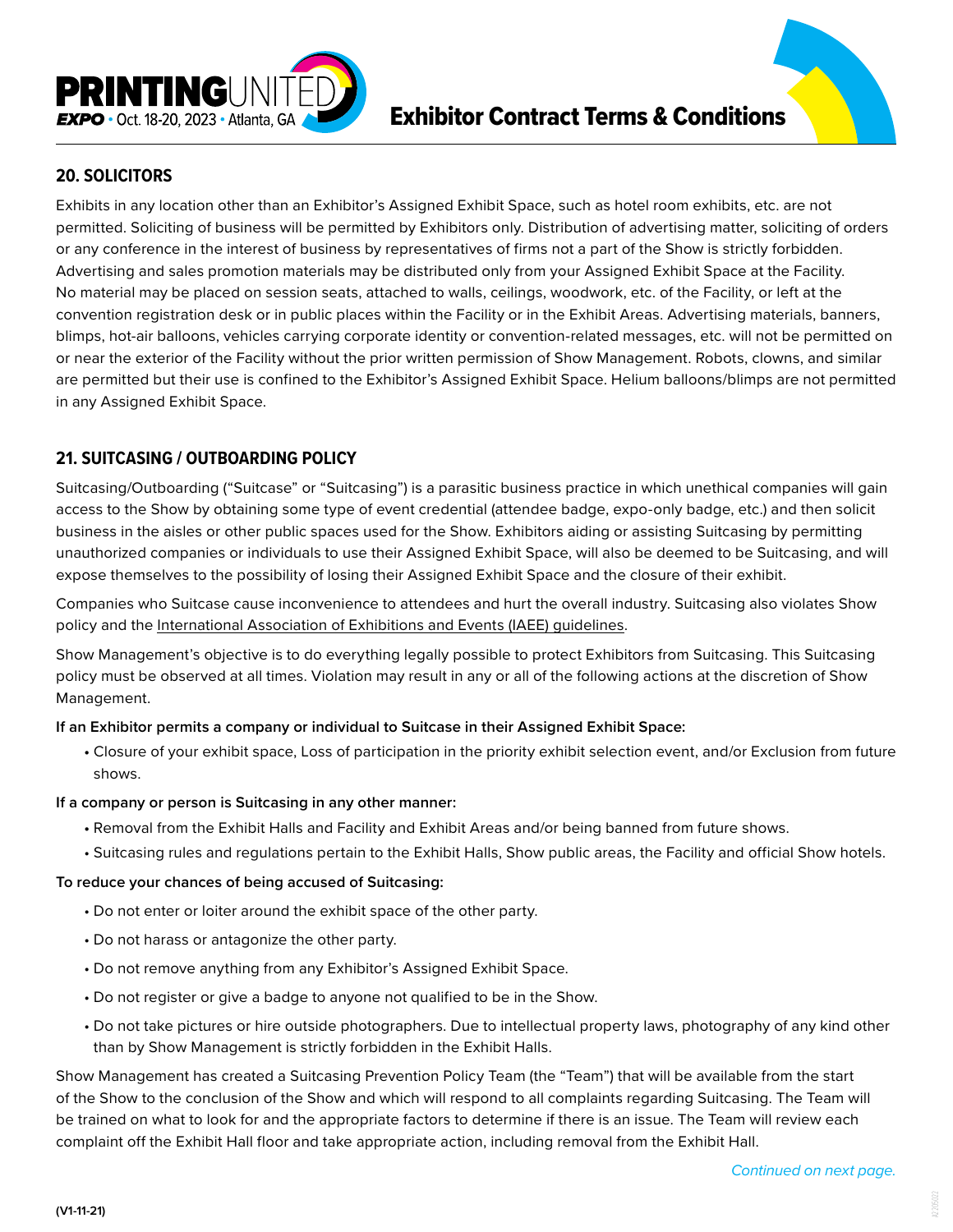

The Team may also levy penalties for violations, up to and including suspension from participation in future shows.

#### **If you have a pending dispute regarding Suitcasing at the Show:**

- **Prior to the Show:** If you feel there is a reasonable risk of a problem involving Suitcasing, notify Rachel Neimeier prior to arrival (exhibit@printingunited.com or 703-359-1379).
- **Onsite:** If you suspect another company of Suitcasing, report it to Rachel Thomas by text message (724-866-9990) or email (exhibit@printingunited.com). Alternatively, you may report it to her or Jana McWilliams in person at the Show Management/ Exhibit Sales Office. Someone from Show Management will come to your exhibit immediately.

#### **Show Management will take one of the following actions:**

 Upon receipt of a Suitcasing complaint from an Exhibitor, Show Management will review the complaint with the Exhibitor. Show Management will confer with other members of the Team to investigate the complaint and determine what action may be taken, including meeting with the company that is accused of Suitcasing. Possible actions will include:

 Remove anyone found violating the Suitcasing policy; or if deemed advisable, Show Management will attempt to bring the accuser and alleged violating party together in a meeting in the Show Management Office in an attempt to resolve the matter; or issue a warning if appropriate; or take no action if it is determined there is no action necessary. If the Team determines that a complaint is valid, but the violator refuses to attend such a meeting or leave the Exhibit Hall, then that party/company will be prohibited from exhibiting in or attending the next two Shows.

### **22. EXHIBITOR APPOINTED CONTRACTORS**

Exhibitor may use a contractor not listed in the Exhibitor Service Manual (an Exhibitor Appointed Contractor or "EAC") if: (1) the service to be performed by the EAC is not an Exclusive Service; (2) Exhibitor submits to Show Management a completed Intent to Use EAC form naming the EAC; (3) the EAC submits to Show Management a completed EAC application, agreeing to all the terms thereof, including insurance and indemnification requirements; and (4) the EAC has been approved by the Facility, where applicable. Exhibitor is responsible for ensuring these requirements have been met. Show Management may deny an EAC access to the Show when these requirements have not been met or when in the best interests of the Show. Show Management will not be responsible for any lost profits or any damages of Exhibitor that result. Each EAC may be required to provide evidence of compliance with insurance requirements.

### **23. WAIVER OF LIABILITY**

Under no circumstances will Show Management be liable for any lost profits or any incidental, special, indirect, punitive or consequential damages of Exhibitor, regardless of whether such losses or damages were foreseeable, or Show Management was informed of the possibility of such losses or damages. The maximum liability of Show Management under any circumstances will not exceed the exhibit space lease fee actually paid by Exhibitor to Show Management. Pricing information varies per square footage booked. Pricing tiers can be found on www.printingunited.com.

### **24. WAIVER; ENTIRE AGREEMENT**

No waiver of satisfaction of a condition or failure to comply with an obligation under this Exhibitor Contract and Agreement will be effective unless it is in writing and signed by the party granting the waiver, and no such waiver will constitute a waiver of satisfaction of any other condition or failure to comply with any other obligation. This Exhibitor Contract and Agreement, including any additional Rules or changes to existing Rules adopted by Show Management in accordance with section 2, constitute the entire understanding between the parties with respect to the subject matter of this Exhibitor Contract and Agreement and supersedes all other agreements, whether written or oral, between the parties. *Continued on next page.*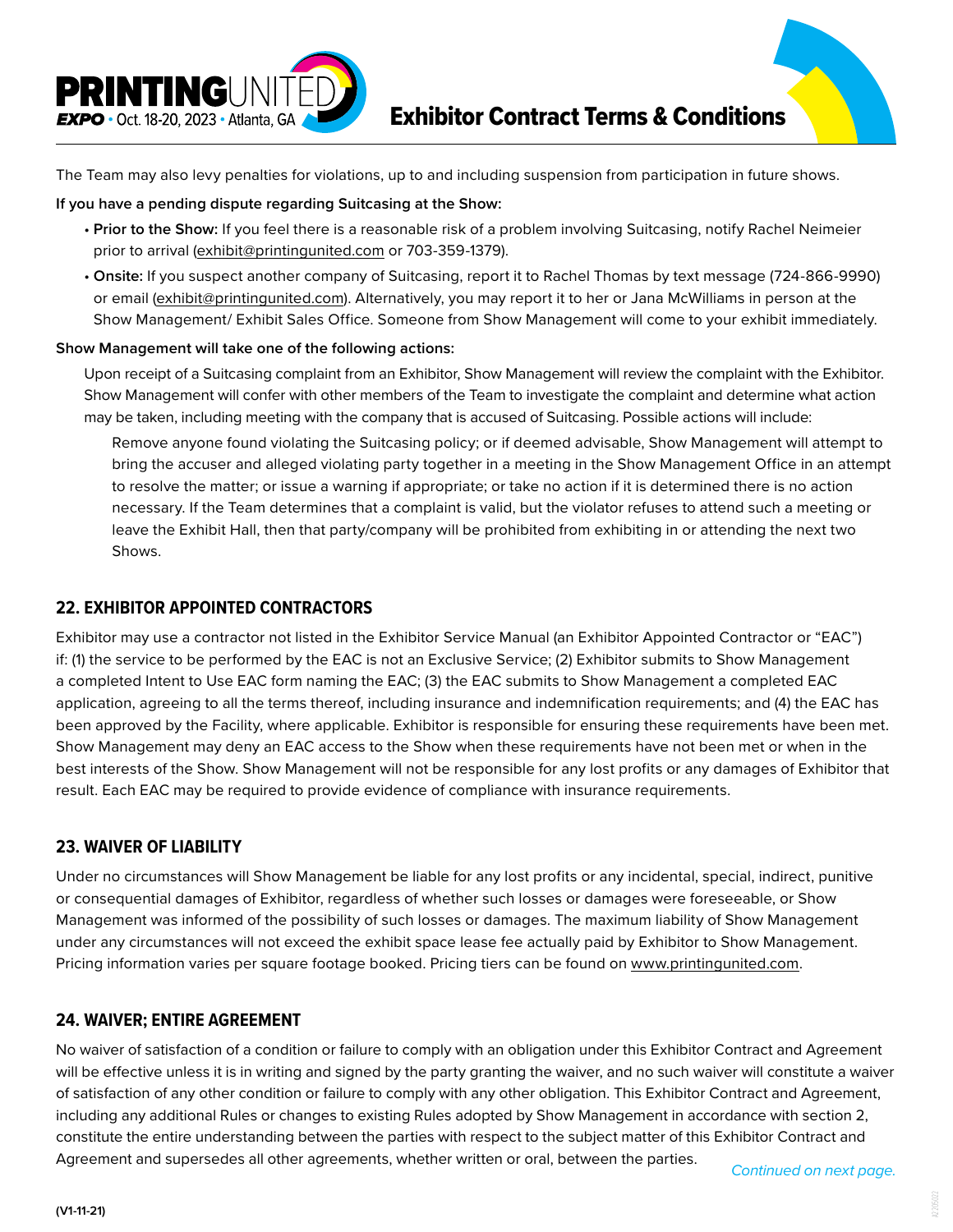

## **25. GDPR**

By contracting to exhibit at the Show, you have opted in to receive emails from Show Management (and our official vendors) about our events, products, services and Show related logistics. We do not share, sell, or rent email addresses. Each communication from Show Management will come with a link to unsubscribe or modify your preferences. The European Union General Data Protection Regulation (GDPR) provides protection of natural persons with regard to the processing of personal data and on the free movement of such data, effective May 25, 2018. GDPR sets standards and compliance requirements for every company that holds or processes personal data. Show Management is committed to high standards of information security, data privacy, and transparency, and to managing data in accordance with legislation and regulation, including but not limited to GDPR. Show Management attests that it will comply with applicable GDPR regulations, and we encourage our Exhibitors to become familiar with GDPR and to adapt their business processes, data management practices, and integrations to meet their GDPR obligations. Questions can be directed to privacydata@ printing.org.

### **26. GOVERNING LAW**

The laws of the state of Virginia, without giving effect to its principles of conflicts of law, govern all matters arising out of this Exhibitor Contract and Agreement and Exhibitor's participation at the Show.

### **27. VIOLATIONS**

Upon the violation by Exhibitor of any of the terms of this Exhibitor Contract or the Agreement, Show Management may take such disciplinary action as it deems necessary in its sole discretion, including, but not limited to: (1) require

modifications to the Assigned Exhibit Space at Exhibitor's expense; (2) cancel Exhibitor's Assigned Exhibit Space; (3) declare Exhibitor ineligible for priority exhibit space selection events for future events produced by Show Management; or (4) disqualify Exhibitor entirely from exhibiting at future events produced by Show Management. These remedies are illustrative only and do not limit any remedies described elsewhere in this Exhibitor Contract and Agreement or otherwise available at law.

#### **28. SEVERABILITY**

The parties intend that, if any provision of this contract is held to be unenforceable, then that provision will be modified to the minimum extent necessary to make it enforceable and the rest of the contract will remain in effect as written.

#### **29. REPRESENTATIVE; COMMUNICATIONS**

Show Management shall direct communications related to the Show, including notices under this Exhibitor Contract and Agreement and the additional Rules, to the Representative by email, mail or hand delivery. Notices from Exhibitor to Show Management, including the designation of a new individual as Representative, must be sent by email to exhibit@printingunited.com, by mail or overnight courier to PRINTING United Alliance, Attn. Exhibit Services, 10015 Main Street, Fairfax VA 22031, USA or by hand delivery.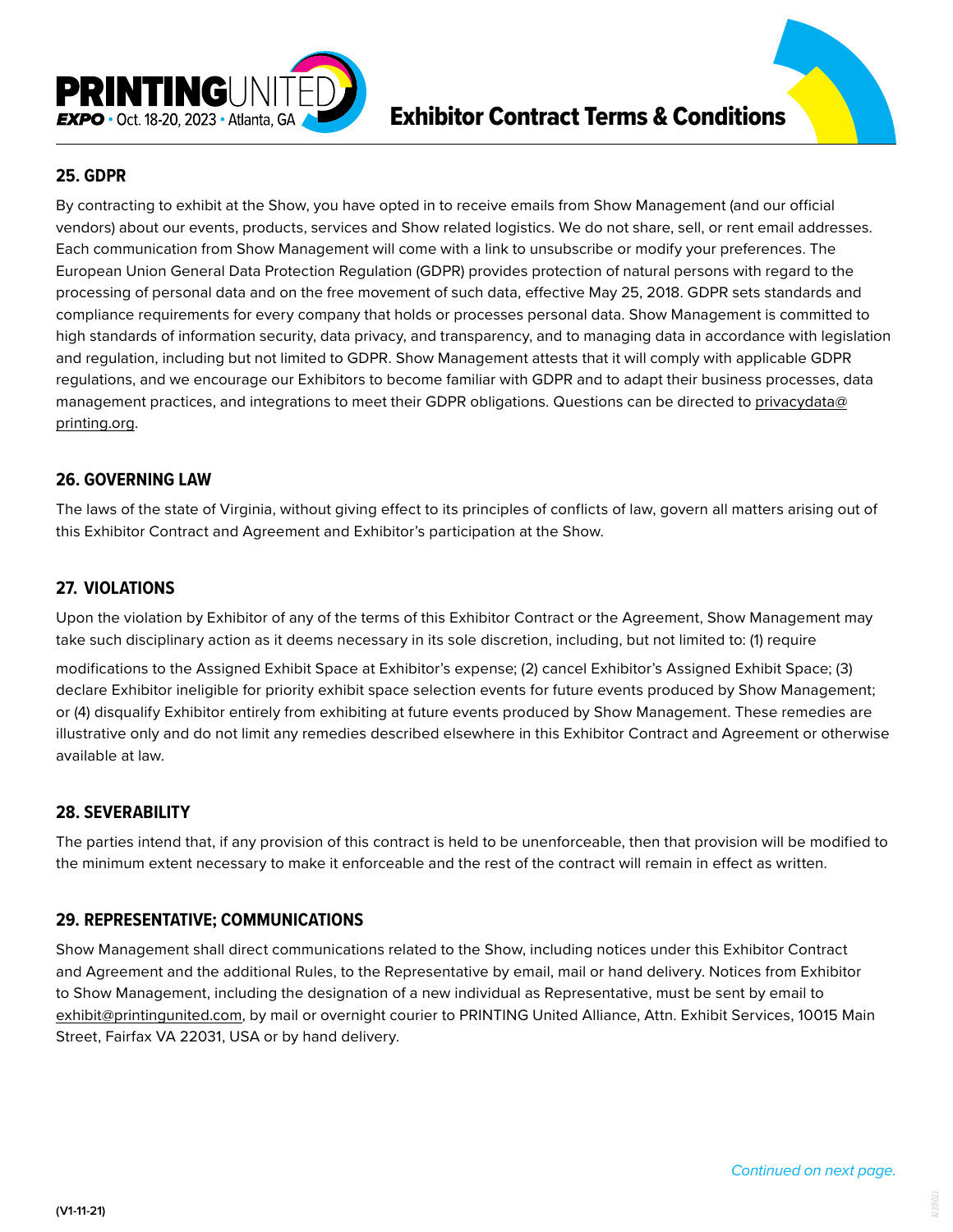

### **30. WEAPONS**

Fireworks, weapons, explosives, and firearms including replicas and/or toy weapons of all kinds are prohibited from every location associated with the Show, including without limitation, the Facility and the Exhibit Areas. This prohibition applies to the interior and the exterior of the Facility, including parking areas, and also applies to all vehicles and displays, whether the weapons are permanently or temporarily affixed. Any exceptions to this policy must be granted in writing by Show Management.

## **31. HAZARDOUS AND COMBUSTIBLE MATERIALS**

Harmful or noxious odors or fumes must be negligible and contained within Exhibitor's Assigned Exhibit Space. Hazardous and combustible materials and toxic waste are prohibited unless approved in writing by Show Management. Exhibitor is responsible for the proper care, handling, security, removal, and disposal of all hazardous and/or combustible materials or toxic waste entered or created upon Facility or Exhibit Areas by Exhibitor, as required by current Environmental Protection Agency or other applicable federal, state or local standards in effect at the time of occupancy. Disposal of hazardous and/ or combustible materials or toxic waste must comply with all local, state, and federal laws. Exhibitor agrees to indemnify Show Management against all consequences of any violation by Exhibitor of the combustible and hazardous materials and toxic waste restrictions of this section.

Show Management hires an ink waste disposal company each year as an Exhibitor benefit and there is no additional charge to the Exhibitor to participate. Details regarding the company and disposal procedures will be outlined in the Exhibitor Service Manual.

#### **32. DAMAGES**

Exhibitor shall yield the Assigned Exhibit Space back to the Facility at the conclusion of the Show in good condition and repair, ordinary wear and tear excepted. Any costs incurred by Show Management or the Facility to restore the Assigned Exhibit Space to its condition prior to the Show, including but not limited to removal of signs, balloons, tape, ink spills and other things not removed by Exhibitor, shall be the responsibility of Exhibitor. Exhibitor is responsible for all damage to any property caused by Exhibitor's personnel.

#### **33. DESTRUCTION OF PREMISES**

In the event that the Facility or any part thereof shall be destroyed or damaged by fire or other causes so as to prevent the use of the Facility reserved for the Show, or if the Facility cannot be used or cannot be reasonably or safely accessed by Show Management, Exhibitors and/or attendees because of strikes, riots, labor controversies, civil disturbances, accidents, fuel shortages, acts of God, force majeure, terrorism, war, epidemics or outbreaks of disease, curtailment of transportation, government intervention, or other causes beyond Show Management's reasonable care and control, then Show Management shall have the right to obtain new facilities for the purposes hereof, or terminate the Show and/or the Exhibitor Contract. In such event, Show Management shall have no liability toward the Exhibitor by reason of its failure to deliver the Assigned Exhibit Space or for its termination of the Show, other than to return any payments made under this Exhibitor Contract. If this Exhibitor Contract is so terminated during the show dates, then the fees to the time of such termination shall be prorated.